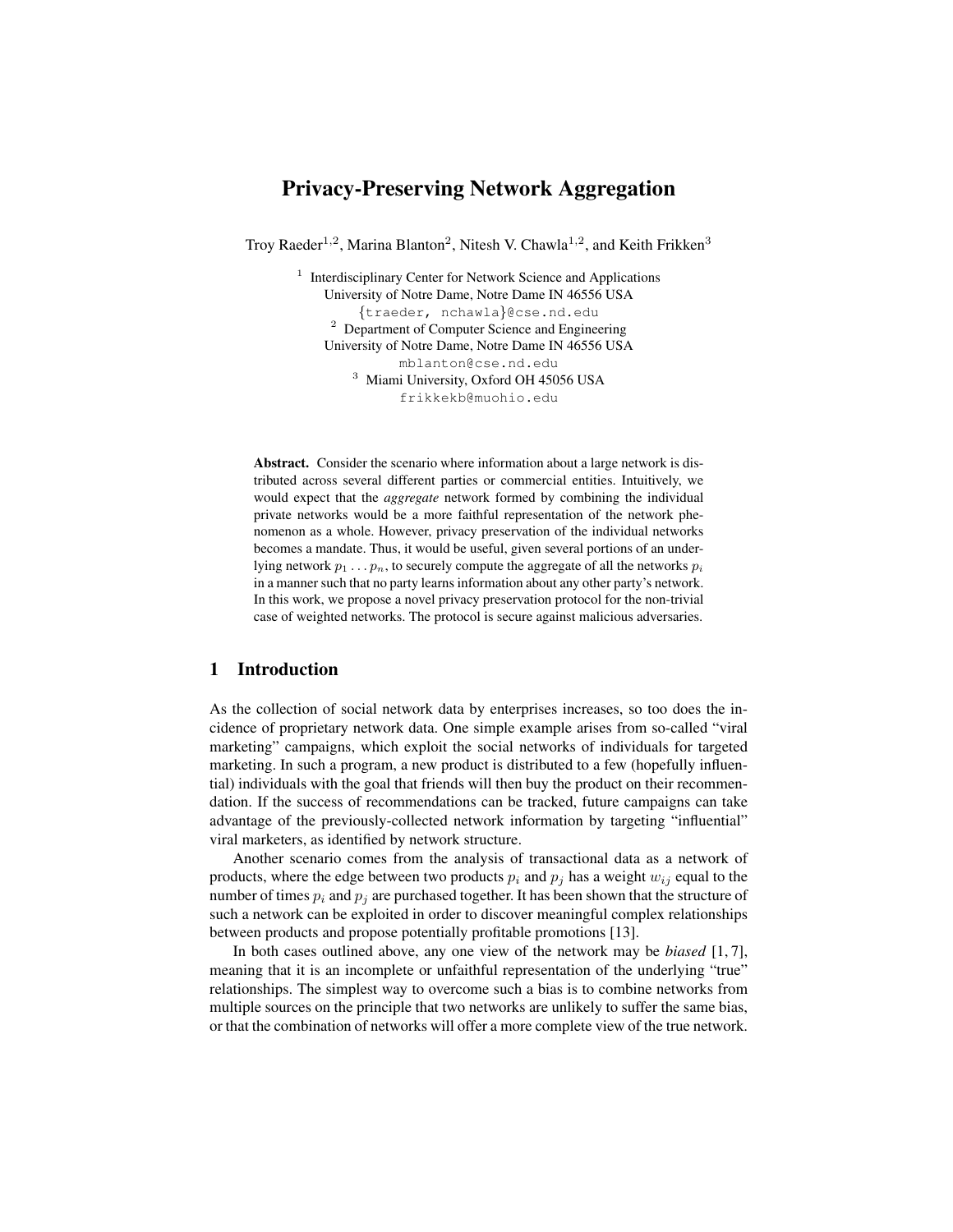When networks are highly proprietary or private, participants may not be comfortable disclosing their networks to each other. For instance, an aggregate social network may be useful in collecting product recommendations (if you trust your friends and their friends more than the general population), but the structure of individual social networks is often considered private. In the product networks scenario, while different stores may benefit from sharing, they would still like to preserve their proprietary information such as exact sales and product information. It is with this motivation that we discuss secure methods for network aggregation. Specifically, given a series of networks  $G_1 = (V_1, E_1), \ldots, G_n = (V_n, E_n)$  from participants  $P_1, \ldots, P_n$ , we show how to produce an aggregate network  $G$  in a manner such that no participant learns anything about another participant's network. We then develop a novel protocol for the case of weighted networks that is secure in the presence of malicious adversaries.

In this paper, we use the product networks scenario of [13] as the driving scenario. Specifically, we develop a protocol with which a set of n stores, selling  $\ell$  products between them, participate in joint computation to securely determine  $c_{ik}$ , the number of times product  $j$  and product  $k$  have sold together in all stores combined (without revealing any information about the products that any one store sells). Each store chooses the products about which it would like to learn, and the stores jointly compute the  $c_{ik}$  without leaking unintended information to any of the participants. That is, each store only learns the total counts for products of its interest and other stores do not learn any of the inputs. In addition to the full protocol, we present strategies for efficient implementation and timing results based on real-world data.

It is worth noting that the protocol developed is general and can be applied to any application requiring a secure aggregation of networks. Our focus on product networks is driven by our ability to conduct empirical experiments, since we have data available.

The remainder of the paper is organized as follows: Section 2 describes the problem of secure network aggregation in general and outlines the difficulties associated with weighted networks. Section 3 describes our protocol for secure aggregation of weighted networks, makes suggestions for efficient implementation, and provides timing results on real-world data. Finally, Section 4 offers concluding remarks.

# 2 Secure Network Aggregation

Assume a series of participants  $P_1 \dots P_n$  wish to combine their private networks  $G_1$  =  $(V_1, E_1) \dots \mathcal{G}_n = (V_n, E_n)$ . These networks can be either weighted or unweighted, but we assume that if any network has edge weights, all do.

In the case of unweighted networks, we can define an aggregate network as the "union" of individual constituent networks: a vertex or edge appears in the aggregate network if it appears in any individual network. In this case, aggregation is simply a union of the sets of vertices and edges, where edges are ordered pairs of vertices. Protocols exist [6] to compute this union efficiently and securely even in the presence of malicious adversaries. Alternatively, one could specify that a vertex or edge appears in the aggregate network only if it appears in at least some number  $k$  of individual networks. This is simply a formulation of the *secure over-threshold set union* problem, which has been solved in [9] for the case of semi-honest adversaries.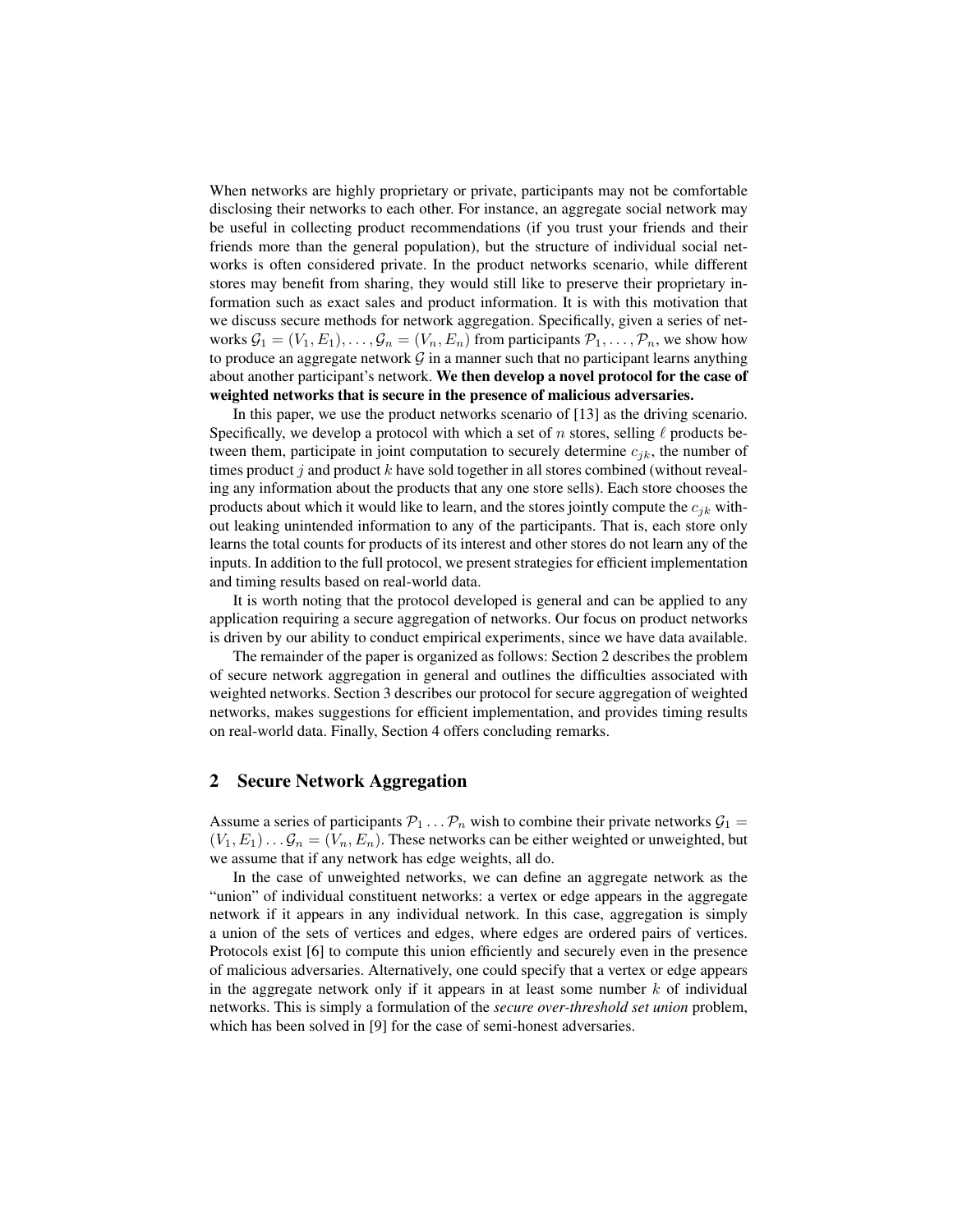The case of weighted networks is more difficult. There is no obviously correct way to aggregate edge weights (one could take the minimum, maximum, sum, average, or any other quantity) and no existing secure protocols permit the combination of information such as edge weights during the computation of a set union. If we assume that the desired aggregate is "sum", as in the case of the product networks mentioned above, one could adapt a secure association-rules protocol (i.e. [8, 15]) to our problem in the following manner: For each edge  $(a, b)$  of weight w, produce w copies of the transaction  $\{a, b\}$ . Then run a secure association rules protocol with support s and zero confidence. The two-item association rules in the result will be the edges in the aggregate network whose total weight is at least s.

There are several problems with this approach. First, the size of the transaction database (and therefore the complexity of the algorithm) will depend on the edge weights, which may be arbitrarily large. Second, in these protocols, one participant learns the answer and must forward it to all others rather than informing all participants simultaneously. Third, these protocols do not preserve the actual aggregate (sum), but merely whether the sum exceeds a threshold. Our approach, which we present in the next section, addresses all these concerns.

Furthermore, we provide a mechanism whereby participants commit upfront to the vertices (i.e. products or individuals) about which they would like to learn. This commitment, which can be omitted for efficiency if deemed unnecessary, provides added privacy in that participants can only learn about what they already know. In a viral marketing scenario, for example, participant  $P_i$  could obtain more complete neighborhood information about individuals already in their network but would learn nothing about individuals in  $\mathcal{P}_i$ 's network that  $\mathcal{P}_i$  had never encountered. Thus  $\mathcal{P}_i$ 's competitive advantage is sustained.

### 3 Privacy-Preserving Solution

In this section, after providing background information, we present our solution, which we call Private Product Correlation (PPC) protocol. We analyze its complexity, propose several efficiency improvements and demonstrate performance on real data. Due to space constraints, the formal security proof has been deferred to [12].

#### 3.1 Preliminaries

Homomorphic encryption Our solution utilizes semantically secure homomorphic encryption that allows computation on encrypted data without knowledge of the corresponding plaintext. In particular, we use public-key additively homomorphic encryption such as Paillier [11]. Suppose there is a public-private key pair  $(pk, sk)$ ; we denote encryption of message m as  $E_{pk}(m)$  and decryption of ciphertext c as  $D_{sk}(c)$ . The additive property gives us  $D_{sk}(E_{pk}(m_1) \cdot E_{pk}(m_2)) = m_1 + m_2$  and  $E_{pk}(m)^a = E_{pk}(m \cdot a)$ . It is also possible, given a ciphertext  $c = E_{pk}(m)$ , to compute a re-encryption of  $m$  such that it is not feasible to tell whether the two ciphertexts correspond to the same message or not; this is done by multiplying the ciphertext by an encryption of 0.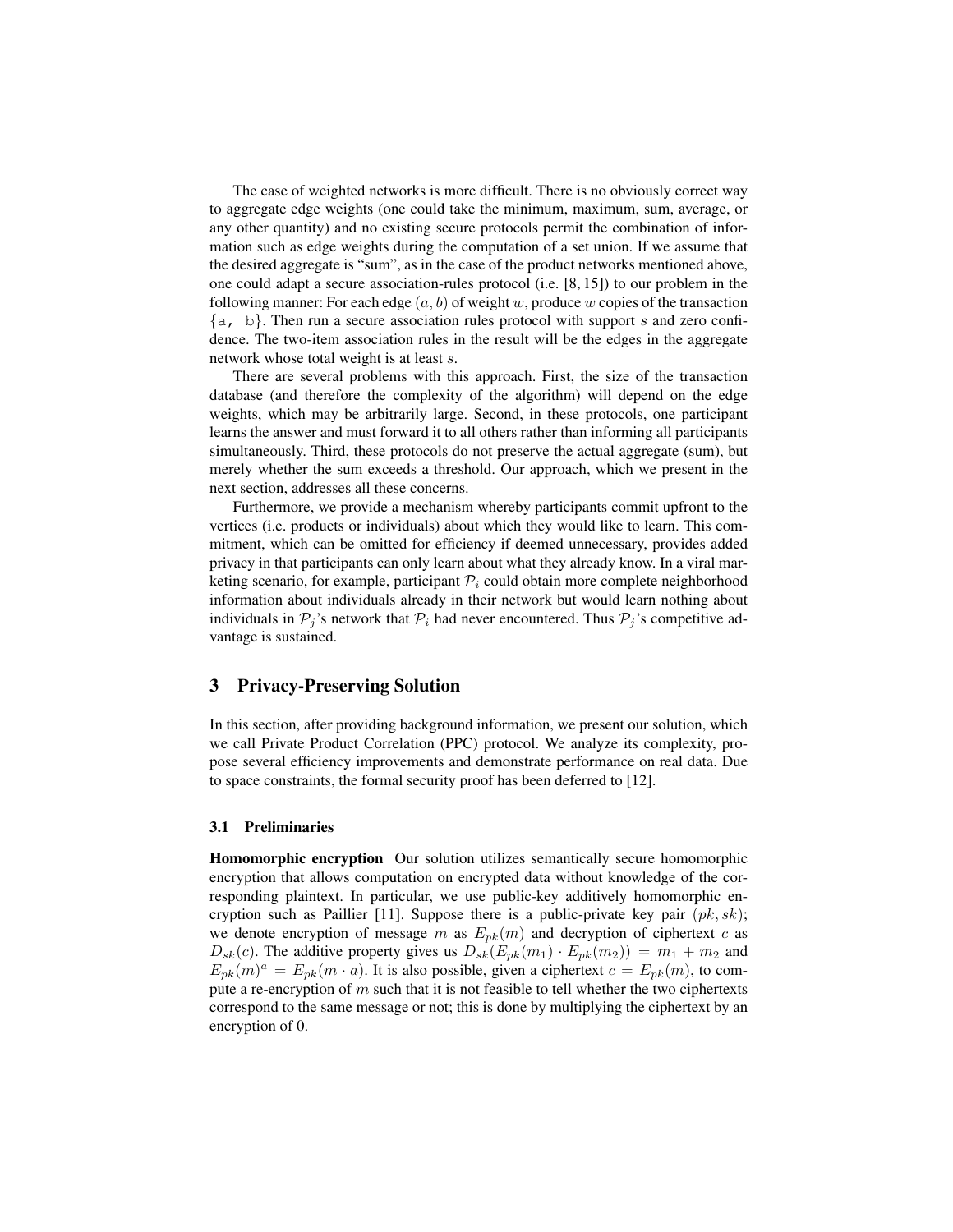Our protocols use a threshold version of homomorphic encryption. In an  $(n, k)$ threshold encryption scheme, the decryption key is distributed among  $n$  parties and the participation of k of them ( $k \leq n$ ) is required to decrypt a ciphertext.

Zero-knowledge proofs Our protocols rely on zero-knowledge proofs of knowledge from prior literature. In particular, we use a proof of plaintext multiplication defined as follows: given ciphertexts  $c_1 = E_{pk}(a)$ ,  $c_2 = E_{pk}(b)$ , and  $c_3 = E_{pk}(c)$ , the prover proves that c corresponds to multiplication of a and b, i.e.,  $c = a \cdot b$ . Cramer et al. [2] give a zero-knowledge protocol for this proof using Paillier homomorphic encryption, which is the type of encryption used in this work.

Privacy-preserving set operations Prior literature [5, 6, 9] contains results that permit privacy-preserving operations on sets (or multi-sets). A set  $S = \{s_1, s_2, \ldots, s_\ell\}$  is represented as the polynomial  $f_S(x) = (x - s_1)(x - s_2) \cdots (x - s_\ell)$ . This representation has the property that  $f_S(s) = 0$  if and only if  $s \in S$ .

Privacy-preserving operations on sets use encrypted representations of sets. Given a polynomial  $f(x) = a_\ell x^\ell + a_{\ell-1}x^{\ell-1} + \ldots + a_1x + a_0$ , its encryption is formed as encryption of each coefficient  $a_i: E_{pk}(f) = (E_{pk}(a_\ell), \ldots, E_{pk}(a_0))$ . This representation can be used to perform set operations in privacy-preserving manner. One such an operation used in our solution is *polynomial evaluation*, which given  $E_{pk}(f)$ , y, and public parameters allows one to compute  $E_{pk}(f(y))$ . This is done by computing the product  $\prod_{i=0}^{\ell} E_{pk}(a_i)^{y^i}$ . We also utilize the *set union* protocol of [6], which is the fastest protocol for computing the union of two sets.

#### 3.2 Private Product Correlation Protocol

In our solution we assume that there are *n* participants (i.e., stores)  $P_1, \ldots, P_n$ . Each participant  $P_i$  sells a number of products to which we refer as  $L_i$ . We assume that a unique naming convention is used, and different participants will use the same name for a particular product.

Overview of the solution A natural solution to the product correlation problem in a non-private setting proceeds as follows: each participant counts the number of instances two products were sold together at its store, across all pairs of products the participant offers. Given these counts, the aggregate counts are computed for each pair of products the participants collectively carry. Each participant then saves the aggregate counts corresponding to the products it is interested in. The same logic could be used in constructing a privacy-preserving protocol for product correlation: each participant computes the counts privately, all of them then engage in a variant of a set union protocol preserving (and summing) the counts during the protocol, and finally each participant performs a set intersection on the result to recover the counts for the products of interest.

The existing techniques do not allow this functionality to be implemented in the above form. That is, while privacy-preserving protocols for both set union and set intersection exist, they are not composable, i.e., they cannot be used as sub-protocols in a larger solution which is required to be secure. Furthermore, the way sets are represented in these protocols does not permit additional information (such as a count) to be stored with an element of the set. These limitations led us to design alternative mechanisms for achieving the above task.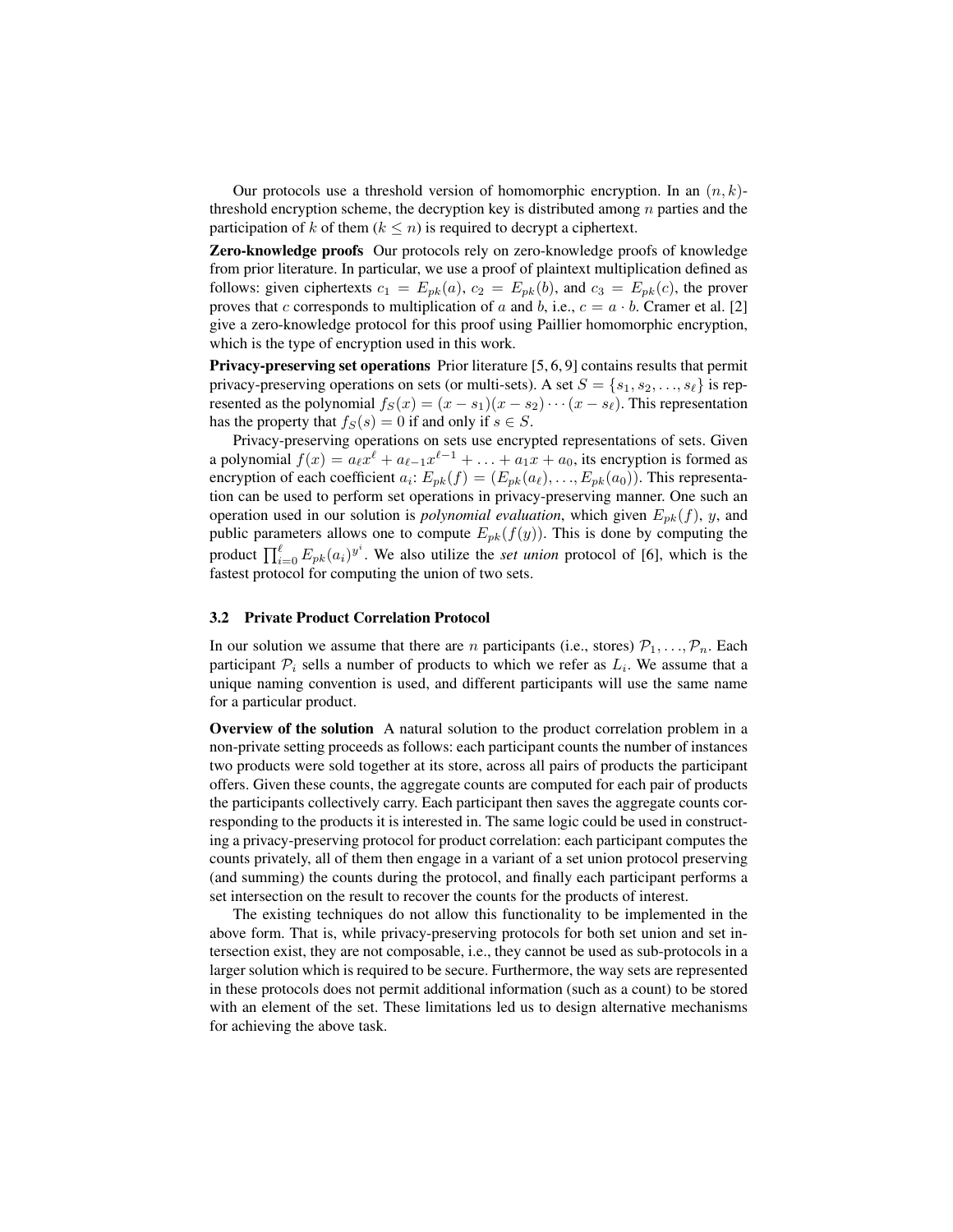Our protocol first requires that the participants agree on an  $(n, n)$ -threshold homomorphic encryption scheme and a naming convention for vertices. The simplest choice would be some sort of hashed unique identifier, such as UPC codes for product networks, or e-mail addresses, social security numbers, or ID codes in the more general case. Then, every participant commits to the set of products about which it would like to learn without revealing this set to others. Next, we employ a secure set-union protocol to determine the set of products on which we need to compute. Each participant prepares counts for all pairs of products in the set union and broadcasts encrypted counts to others. The participants jointly add the counts using the homomorphic properties of the encryption scheme. To allow a participant to learn information about the products to which he or she committed (without others learning anything), all parties will aid with the decryption of necessary (unknown to others) counts.

It is conceivably possible to construct a simpler protocol to achieve similar aims. One could repeatedly apply a secure sum protocol to compute the counts we desire, or could omit the commitment step and simply have participants learn about all pairs of products. However, we would argue that these solutions lack potentially desirable security properties. Our full protocol provides added security by preventing participants from learning an arbitrary amount of information regarding products other stores stock (which could result in stores refusing to participate). That is, by limiting the number of products about which a participant learns, we provide the stores with a useful utility without giving anyone the ability to abuse the knowledge they gain.

**Protocol description** The participants agree on a  $(n, n)$ -threshold homomorphic encryption scheme and generate a public-private key pair  $(pk, sk)$  for it.

PPC Protocol:

- 1. Each participant  $P_i$  creates a list of products  $D_i = \{d_1, \ldots, d_{m_i}\}\$  about which it would like to learn.  $P_i$  commits to this set by committing to the polynomial  $Q_i(x) = (x - d_1) \cdots (x - d_{m_i}) = q_{m_i} x^{m_i} + q_{m_i-1} x^{m_i-1} + \cdots + q_1 x + q_0$ for constants  $q_{m_i}, \ldots, q_0$ . ( $Q_i$  may be padded with fake items to hide the size of the set  $D_i$ ). More specifically,  $P_i$  posts  $E_{pk}(q_{m_i}), \ldots, E_{pk}(q_0)$  along with a zeroknowledge proof that  $q_{m_i}$  is non-zero as described in sub-protocol NZProof below. The proof is necessary to provide a bound on the size of  $m_i$ .
- 2. Each participant  $P_i$  prepares a list of its products  $L_i$ . The participants engage in a privacy-preserving set union protocol to determine the set of products all of them sell. Let  $L = \{p_1, \ldots, p_\ell\}$  denote the outcome of the protocol.
- 3. For each pair of products  $p_j, p_k \in L$ ,  $\mathcal{P}_i$  computes  $E_{pk}(c^i_{jk})$ , where  $c^i_{jk}$  is its count for the number of times products  $p_j$  and  $p_k$  were sold together for  $\mathcal{P}_i$ . Note that if at least one of  $p_j$  and  $p_k$  is not in  $L_i$ ,  $c_{jk}^i$  will be 0.  $\mathcal{P}_i$  broadcasts the values  $E_{pk}(c_{jk}^i)$ for each  $0 \leq j, k \leq \ell \ (j \neq k).$
- 4. Each  $P_i$  locally computes the encryption of the sum of all counts for each product pair  $p_i, p_k$  as  $E_{pk}(c_{jk}) = \prod_{i=1}^n E_{pk}(c_{jk}^i)$ .  $\mathcal{P}_i$  then rearranges the values to form tuples  $(p_j, E_{pk}(c_{j1}), \ldots, E_{pk}(c_{j\ell}))$  for each  $p_j \in L$ .
- 5. Now each  $P_i$  obtains the decryption of counts of the products to which  $P_i$  committed in step 1 (i.e., all counts  $c_{jk}$  such that  $p_j \in D_i$ ,  $1 \leq k \leq \ell$ , and  $k \neq j$ ). To accomplish this, perform the following in parallel for each  $P_i$ :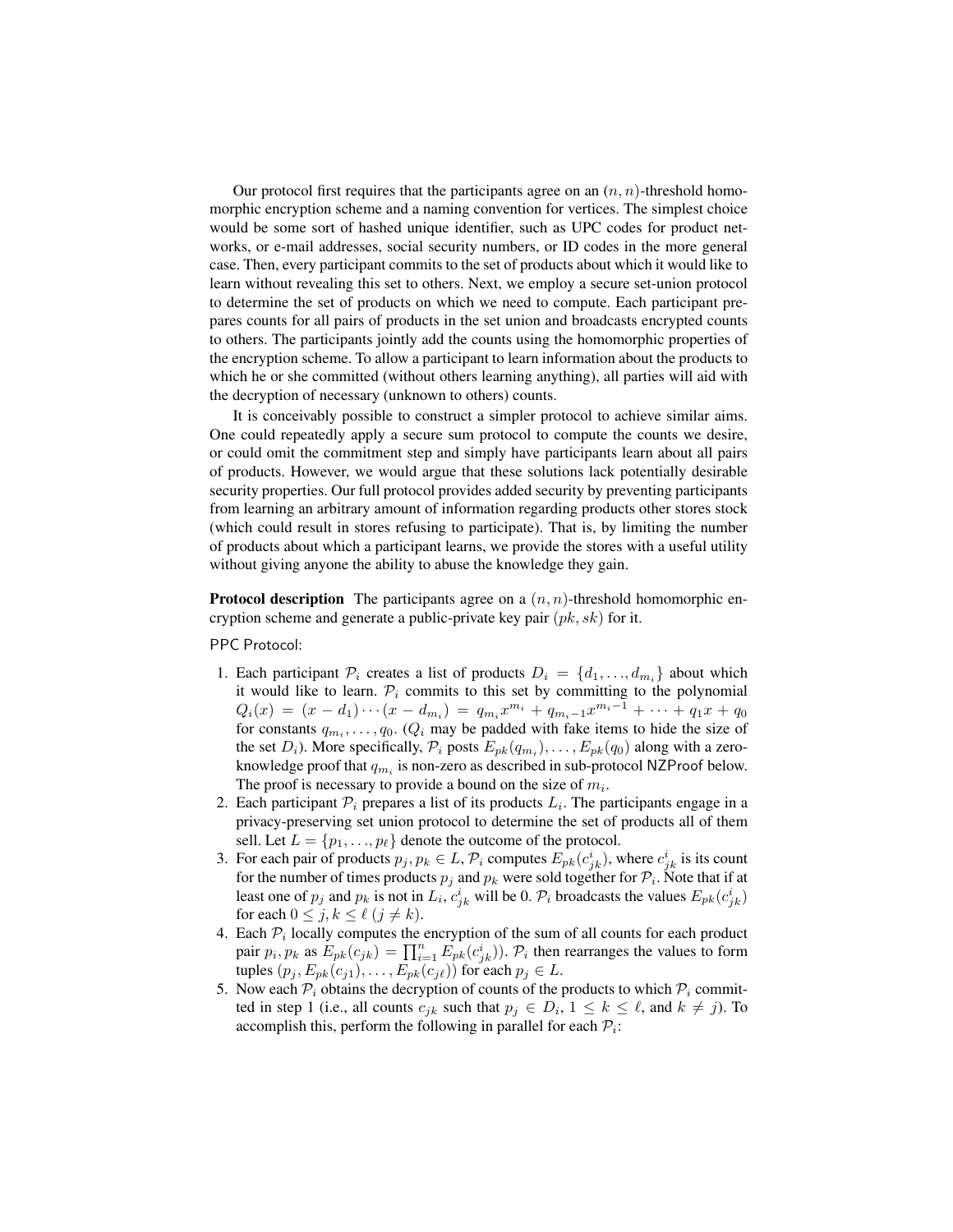- (a) One party posts  $E_{pk}(Q_i(p_1))$ ,  $E_{pk}(Q_i(p_2))$ , ...,  $E_{pk}(Q_i(p_\ell))$ . Note that  $E_{pk}(Q_i(p_j)) = E_{pk}(q_{m_i})^{p_j^{m_i}} \cdot E_{pk}(q_{m_{i-1}})^{p_j^{m_i-1}} \cdots E_{pk}(q_0)$ , and since this is a deterministic process, everyone can verify the result of the computation. Also, note that  $Q_i(p_j)$  will be 0 iff  $p_j$  was in  $D_i$ .
- (b) For each value  $E_{pk}(Q_i(p_j))$ ,  $j = 1, \ldots, \ell$ , the participants randomize the underlying plaintext by engaging in a NZRM (non-zero random multiplication) protocol described below (each participant executes the NZRM protocol in order). In this protocol each participant multiplies each plaintext by a random non-zero value and proves correctness of the computation. We denote the result of the computation by  $E_{pk}(b_j^i)$ . Note that  $b_j^i$  is 0 if  $p_j \in D_i$  and a random value otherwise.
- (c) For each  $0 \leq j, k \leq \ell \ (j \neq k)$ , one party computes the values  $E_{pk}(b_j^i)$ .  $E_{pk}(c_{jk}) = E_{pk}(b_j + c_{jk})$ . Note that the encrypted value is  $c_{jk}$  if  $p_j \in D_i$  and is a random value otherwise.
- (d) The parties engage in a joint decryption protocol to reveal the values  $b_j^i + c_{jk}$ to the  $\mathcal{P}_i$  for all  $0 \leq j, k \leq \ell$ .

Sub-protocols NZProof Protocol: A user has a ciphertext  $c$  and would like to prove that the corresponding plaintext a (where  $c = E_{pk}(a)$ ) is non-zero.

- 1. The prover chooses a random value b and posts  $E_{pk}(b)$  and  $E_{pk}(ab)$ .
- 2. The prover proves in zero knowledge that the decryption of  $E_{pk}(ab)$  corresponds to the multiplication of the decryptions of  $E_{pk}(a)$  and  $E_{pk}(b)$ .
- 3. The prover decrypts  $E_{pk}(ab)$  and posts ab (this value is jointly decrypted in case of threshold encryption). If  $ab$  is non-zero, so must  $a$ .

NZRM Protocol: Given a ciphertext  $c = E_{pk}(a)$ , a participant multiplies the underlying plaintext by a random non-zero value b, outputs  $c' = E_{pk}(ab)$  and proves correctness of the computation.

- 1. The participant chooses a random value b and posts  $E_{pk}(b)$  and  $c' = E_{pk}(ab)$ .
- 2. The participant proves in zero knowledge that the decryption of  $E_{pk}(ab)$  corresponds to the multiplication of the decryptions of  $E_{pk}(a)$  and  $E_{pk}(b)$ .
- 3. The participant also proves that  $E_{pk}(b)$  encrypts a non-zero value using the NZProof protocol.

**Complexity Analysis** To simplify the analysis, let  $m$  be the upper bound on the number of items to which a participant commits (i.e.,  $m = \max_i \{m_i\}$ ). The total work and communication for participant  $P_i$  in step 1 of the protocol is  $O(m+n)$ , which amounts to  $O(mn + n^2)$  communication across all parties. The computation and communication associated with the proof of nonzero  $q_{m_i}$  is constant with respect to m and n and does not affect the complexity. In step 2, the overhead associated with the semi-honest (malicious) version of the set union protocol is bounded by  $O(n\ell)$   $(O(n\ell^2 + n^2\ell),$  resp.) computation and communication per person and therefore  $O(n^2\ell)$   $(O(n^2\ell^2 + n^3\ell))$ , resp.) overall communication. In step 3, each participant's work and communication is  $O(\ell^2)$  resulting in  $O(n\ell^2)$  overall communication. Step 4 involves  $O(\ell^2)$  cheaper operations (modular multiplications) per participant and no communication.

To determine the output for a single participant  $P_i$  in step 5, the overhead is as follows: step 5a requires  $O(m\ell)$  operations and the same amount of overall commu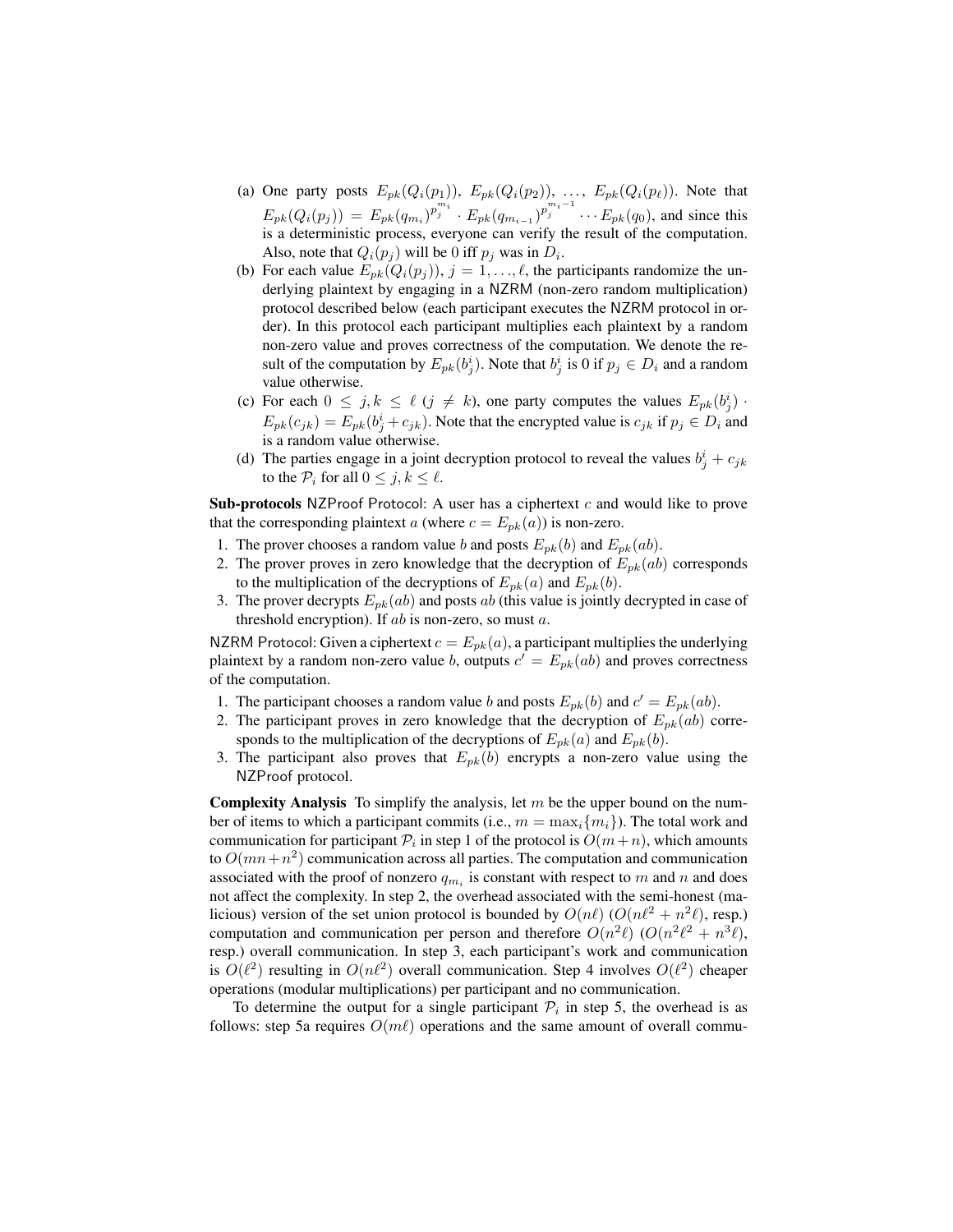nication. Step 5b requires  $O(\ell)$  work and communication per participant, resulting in the total of  $O(n\ell)$  communication. Here the work and communication added by the NZProof protocol is constant per participant and per product, so the additional complexity introduced is  $O(n\ell)$ , which does not affect the asymptotic running time. Step 5c involves  $O(\ell^2)$  computation and overall communication. Finally, step 5d involves  $O(\ell^2)$  threshold decryptions, which amounts to  $O(\ell^2)$  work and communication per participant resulting in  $O(n\ell^2)$  total communication. Since this part is executed for each participant, the total communication of step 5 over all participants is  $O(n^2\ell^2)$ .

Thus, if the protocol is built to resist malicious adversaries, the work per participant is  $O(n\ell^2 + n^2\ell)$  and the overall communication is  $O(n^2\ell^2 + n^3\ell)$ .

### 3.3 Efficiency Improvements

Polynomial multiplication and evaluation As described in [5], polynomial evaluation can be performed more efficiently by applying Horner's rule. Recall from section 3.1 that computing  $E_{pk}(f(y))$  amounts to calculating  $\prod_{i=0}^{\ell} E_{pk}(a_i)^{y^i}$ . More efficient computation can be performed by evaluating it from "the inside out" as  $E_{pk}(f(y)) = ((\cdots (E_{pk}(a_\ell)^y E_{pk}(a_{\ell-1}))^y \cdots)^y E_{pk}(a_1))^y E_{pk}(a_0)$ . Considering that the polynomial is always evaluated on small values (compared to the size of the encryption modulus), this results in a significant performance improvement.

The set union protocol we utilize [6] also uses polynomial multiplication, which for large polynomials becomes inefficient. Given an encrypted polynomial  $E_{nk}(f_1)$  =  $(E_{pk}(a_{\ell_1}), \ldots, E_{pk}(a_0))$  and another polynomial  $f_2(x) = b_{\ell_2} x^{\ell_2} + \cdots + b_0$ , the multiplication consists of computing (encrypted) coefficients  $c_i$  of their product:  $E_{pk}(c_i)$  =  $\prod_{j=\max\{0,i-\ell_2\}}^{\min\{i,\ell_1\}} E_{pk}(a_j)^{b_{i-j}}$  for  $i=0,\ldots,\ell_1+\ell_2$ . This can be performed faster by using multi-base exponentiation (see, e.g., [10]), where instead of computing exponentiations  $g_1^{x_1}, \ldots, g_k^{x_k}$  separately, exponentiation is performed simultaneously as  $g_1^{\bar{x}_1} \cdots g_k^{\bar{x}_k}$ for a fixed (small) value of  $k$ . This can speed up computation by several times.

**Packing** Assume that the (total)  $c_{jk}$  values are at most  $2^M$ . It is likely that  $M \ll \rho$ , where  $\rho$  is the number of bits in the modulus of the encryption scheme. In Step 3 of the PPC protocol, a participant posts  $\ell$  encryptions. We can reduce this number by storing  $s = \lfloor \frac{\rho}{M} \rfloor$  values in a single encryption, which would require only  $\lceil \frac{\ell}{s} \rceil$  encryptions.

To do the compression, suppose we want to place M-bit values  $x_1, ..., x_s$  into a single encryption. We then compute  $E_{pk}(\sum_{i=1}^{s} 2^{\tilde{M}(i-1)}x_i)$ . Note that as long as individual results do not get larger than  $M$  bits, we can add to such compressed encryptions (to obtain the value representing the pairwise values) and we can multiply them by constants. In the protocol, addition is the only operation performed on the counts. Such compressed encryptions of counts can also easily be used in Step 5 of the protocol if only the counts that correspond to the same product are combined together (e.g.,  $c_{ik}$ ) and  $c_{jk'}$  can be included in the same ciphertext for any  $k, k'$ ). Doing this compression does not reduce the asymptotic communication of the protocol (as this has no effect on the set union), but it does improve the performance of Steps 3–5 in the protocol.

Leaking products with zero sales In our data, there are many products that never sell together, either because they are relatively unpopular or because they are not available at the same time. If this information is not valuable to an adversary, pairs of products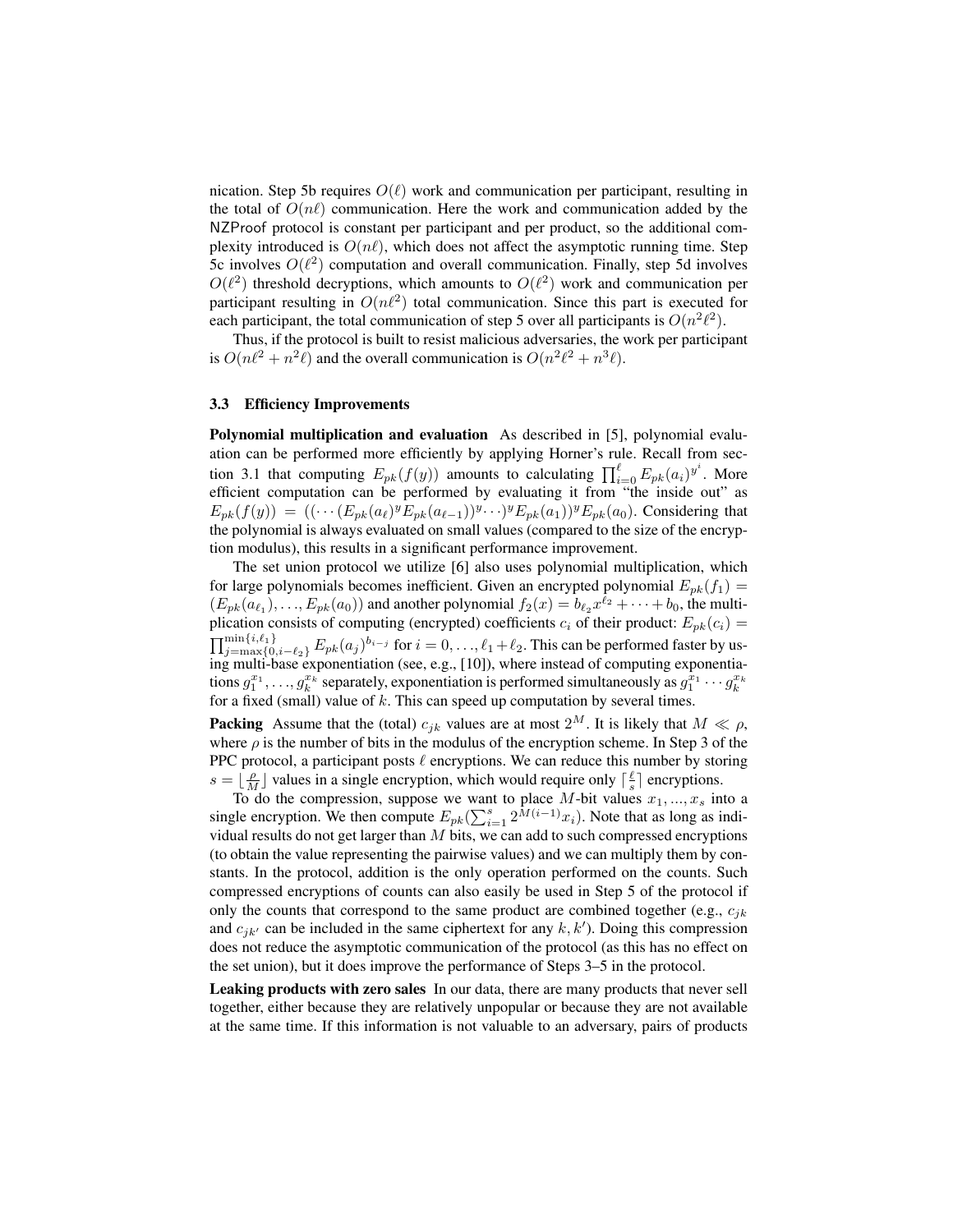with zero sales can be excluded from the protocol, meaning that their counts do not need to be encrypted, combined, or decrypted.

### 3.4 Performance

One persistent concern with privacy-preserving data mining protocols is that they tend to be unacceptably computation-intensive. We now present a discussion of the performance of our protocol and the optimizations that were required to make it tractable in practice. Such a discussion serves both to demonstrate the feasibility of our algorithm and to serve as a baseline for evaluating privacy-preserving data mining techniques.

We implemented the protocol in C using  $(n, n)$ -threshold Paillier encryption [2– 4] as the encryption scheme and the protocol of [6] for set union. For efficiency, we extend the set union protocol as follows: the participants decide on a number, B, of buckets, and each participant divides its products among the B buckets according to a hash function. The participants run the set union protocol B times and combine the results of the runs. This can be accomplished without leaking additional information since the combination of several unions is the same as the final union. If the participants split the products uniformly among  $B = \frac{\ell}{\log(\ell)}$  buckets, the buckets will contain  $\log(\ell)$ products on average, reducing the time complexity of the set union from  $O(n\ell^2)$  to  $O(n\ell \log(\ell))$ . In practice, the participants do not know the size of the union beforehand, so we approximated  $\ell$  with  $n \cdot \ell_i$  where  $\ell_i$  is the number of products in each store. We find that this significantly reduces the running time of the set union.

In conducting the experiments, we accounted for the parallelism afforded by the protocol (each participant doing computation in parallel). However, in situations where the computation must be serialized we time the computation of all participants. Specifically we do not include key generation, the construction of unencrypted polynomials for the set union, or the construction of the commitment polynomials. These are pre-processing steps outside the context of PPC. For steps that can be done by all participants simultaneously (steps 2, 3, 4, 5d), we only time the effort of one participant. In steps 4 and 5d, the effort to combine results is also timed.

All experiments were done with a 1024-bit key in keeping with modern standards for public-key encryption, and are run on real-world transaction data from a convenience store at the University of Notre Dame. For the purposes of the experiment, we constructed several stores from a single dataset by randomly assigning products to each store from a pre-determined list of top-selling products. The size of the set union depends on how much overlap there was between the selections of the different stores and is, therefore, random.

Table 1 shows performance as a function of the number of participants  $n$ , the size of the set union  $\ell$ , and the size of each store. We present timing results for (i) the full protocol carried out on all pairs of products and (ii) when pairs of products that were never sold together were excluded, as mentioned in Section 3.3. We also report the speedup obtained from the second scenario over the first. The time taken to complete the protocol in both cases scales most significantly with the size of the set union. While increases in the number of participants has some effect, it is partially offset by the increase in the amount of available parallelism afforded by the participation of multiple entities.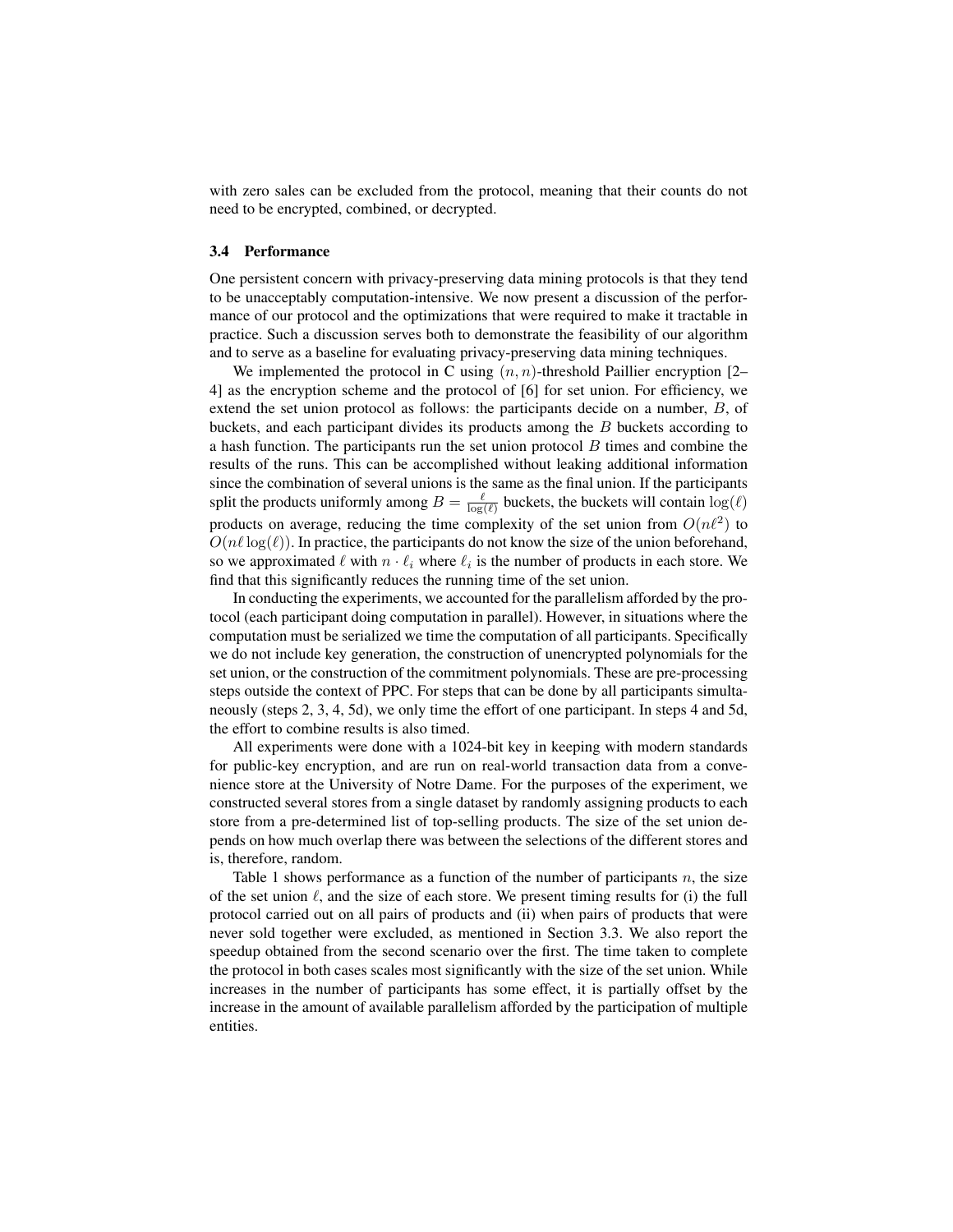|    | Participants Products Per Products in |       | Time     | Time                            | Speedup |
|----|---------------------------------------|-------|----------|---------------------------------|---------|
|    | Participant                           | Union |          | $\text{(all pairs)}$ (no zeros) |         |
| 3  | 100                                   | 239   | 105:25   | 14:21                           | 7.35    |
| 3  | 200                                   | 461   | 386:14   | 45:40                           | 8.46    |
| 3  | 400                                   | 942   | 1,637:09 | 98:42                           | 16.69   |
| 5  | 100                                   | 312   | 293:33   | 61:57                           | 4.74    |
| 5  | 200                                   | 601   | 1,097:21 | 167:49                          | 6.54    |
| 5  | 400                                   | 1231  | 4,794:07 | 338:49                          | 14.14   |
| 10 | 100                                   | 375   | 939:17   | 336:15                          | 2.79    |
| 10 | 200                                   | 744   | 1,883:04 | 844:42                          | 2.22    |
| 10 | 400                                   | 1502  | 7.191:15 | 1506:02                         | 4.77    |

Table 1. Timing results for protocol execution.

Improvement as a result of leaking zero counts is substantial, achieving at least 2.22 times speedup. In general, the benefit to leaking zeros increases with the size of the union as zeros become more likely and decreases with the number of participants, as the overhead of each computation is larger. The only exception was the case with 10 stores and 200 products, in which we observe a decrease in speedup from 2.79 to 2.22. Based on other results, this seems to be an aberration, perhaps caused by unusual activity on the machine running the experiment. In all, we observe that leaking zero counts makes the computation substantially more tractable. Whereas computing all  $O(\ell^2)$  counts takes almost five days with ten participants and 1500 products in the union, leaking zero counts reduces computation time to just over one day.

### 4 Conclusion

The goal of this work was to design solutions that utilize the power of networks while ensuring that privacy of the affected parties is preserved and no unintended information leakage takes place. We considered a family of product networks where the stores want to share information about their product/item networks to form a global network, such that they can query this global network for efficient marketing and pricing. The collection of large volumes of customer transaction data is commonplace among both large and small retailers of consumer products. The data collected by any one retailer may potentially be *biased*, i.e., it does not accurately reflect the level of demand for products in the store, for any number of reasons. Moreover, competitive enterprises can mutually improve their standing in a market by sharing information with rivals [14].

To address these concerns, we developed the Private Product Correlation (PPC) protocol for the secure exchange of aggregate network information. The protocol provides more information to participants (namely, a sum of counts) and is secure against malicious as well as semi-honest adversaries. While our work targeted the product networks, it is general enough for applicability to any scenario that requires an aggregation of networks such that no participant learns anything about another participant's network.

We empirically demonstrate the efficacy of the developed protocol by presenting timing results, which show that our framework is tractable for participants with reason